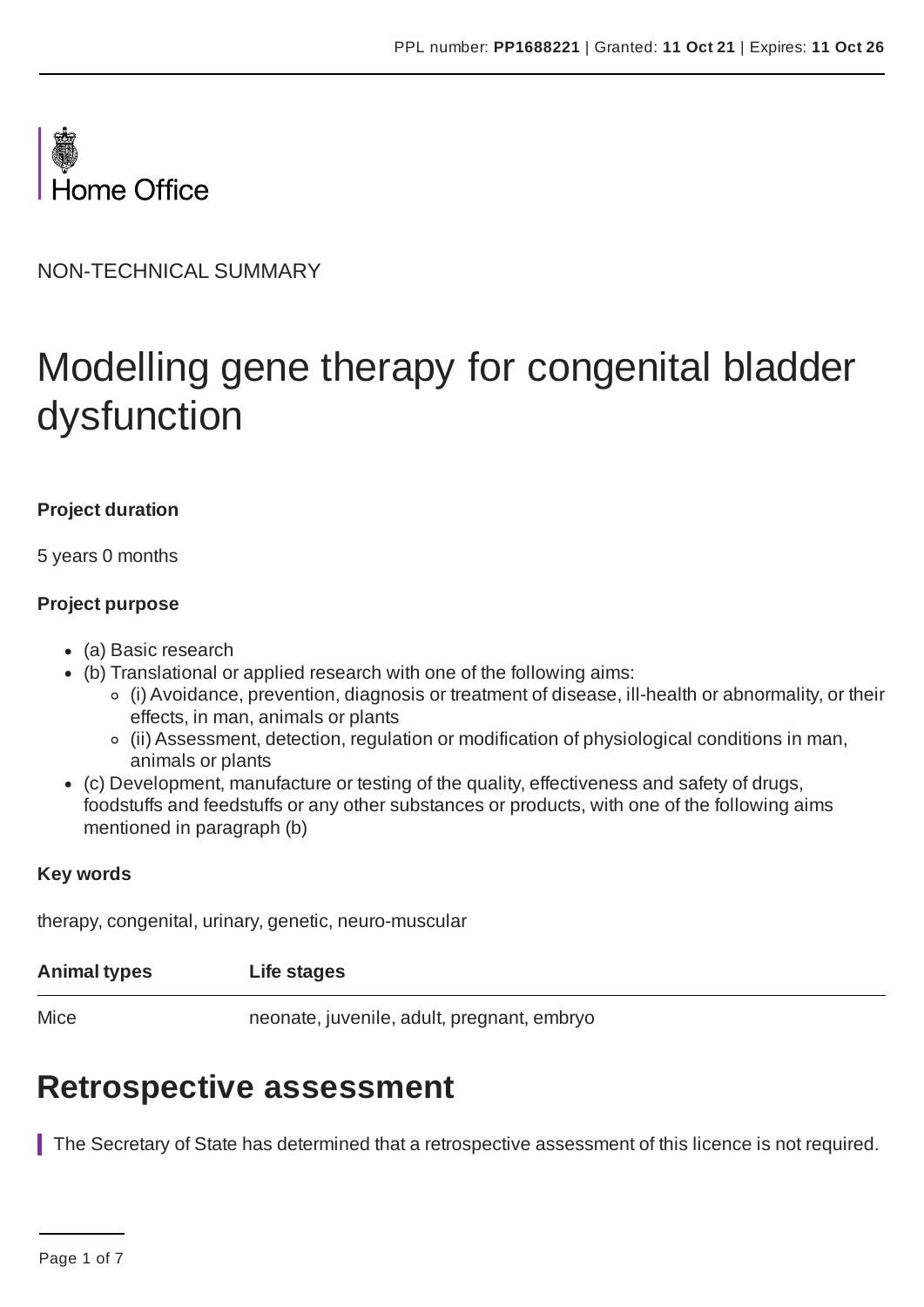# **Objectives and benefits**

# **Description of the projects objectives, for example the scientific unknowns or clinical or scientific needs it's addressing.**

# **What's the aim of this project?**

The aim is to take the first experimental steps to cure congenital diseases that affect the nerves and muscle of the bladder and prevent normal urination. We will gain biological insights into these diseases by studying genetic mouse models. We will use these models and the biological insights as a platform to test whether gene therapy can safely cure these diseases.

#### **Potential benefits likely to derive from the project, for example how science might be advanced or how humans, animals or the environment might benefit - these could be short-term benefits within the duration of the project or long-term benefits that accrue after the project has finished.**

# **Why is it important to undertake this work?**

Nearly 30 in 10,000 live births have congenital anomalies of the urinary tract, the 3rd most prevalent anomaly in the UK, and one of the commonest disorders detected when prenatal ultrasound screening is performed. Some severely affected foetuses undergo termination while others are born. Of those born, many suffer from kidney failure as children or adults, and require dialysis or transplantation, without any cure for the underlying pathology. One particular subset of anomaly affects nerve – muscle communication and as such causes functional, rather than anatomical, obstruction of the urinary tract.

In the last 25 years, genetic causes of many congenital diseases have been defined, opening the possibility of developing cures that target the underlying molecular pathology. Effective cures for diseases with a genetic basis are being sought in other disease systems, utilising understanding of the genetic and biological disease pathology, for example in Spinal Muscular Atrophy. Here, modified viruses are used to deliver therapeutic genes to the affected tissues. This has not been attempted for diseases that affect the urinary tract, despite the associated health burden and an increasing understanding of the genetic bases for these diseases. Neuro-muscular diseases that affect bladder voiding are a promising target for gene therapy as there is no anatomical anomaly per se, opening the possibility that by resolving the underlying defect at a gene level we will be able cure the disease. To establish whether gene therapy could be efficacious it is essential to fully understand the disease processes, and how these change with age (the disease natural history). We will use this knowledge to design and test therapeutic strategies in animals that have the disease. This will pave the way for evaluating the safety and efficacy of therapies in people with congenital voiding dysfunction.

# **What outputs do you think you will see at the end of this project?**

This work will demonstrate the feasibility of using gene therapy to treat mouse models of bladder voiding dysfunction. Such studies have not been performed previously in the urinary tract and the results will form the basis of multiple high impact publications. Totally novel information will be obtained on the feasibility of using viral vectors to deliver therapeutic molecules, and treatment parameters will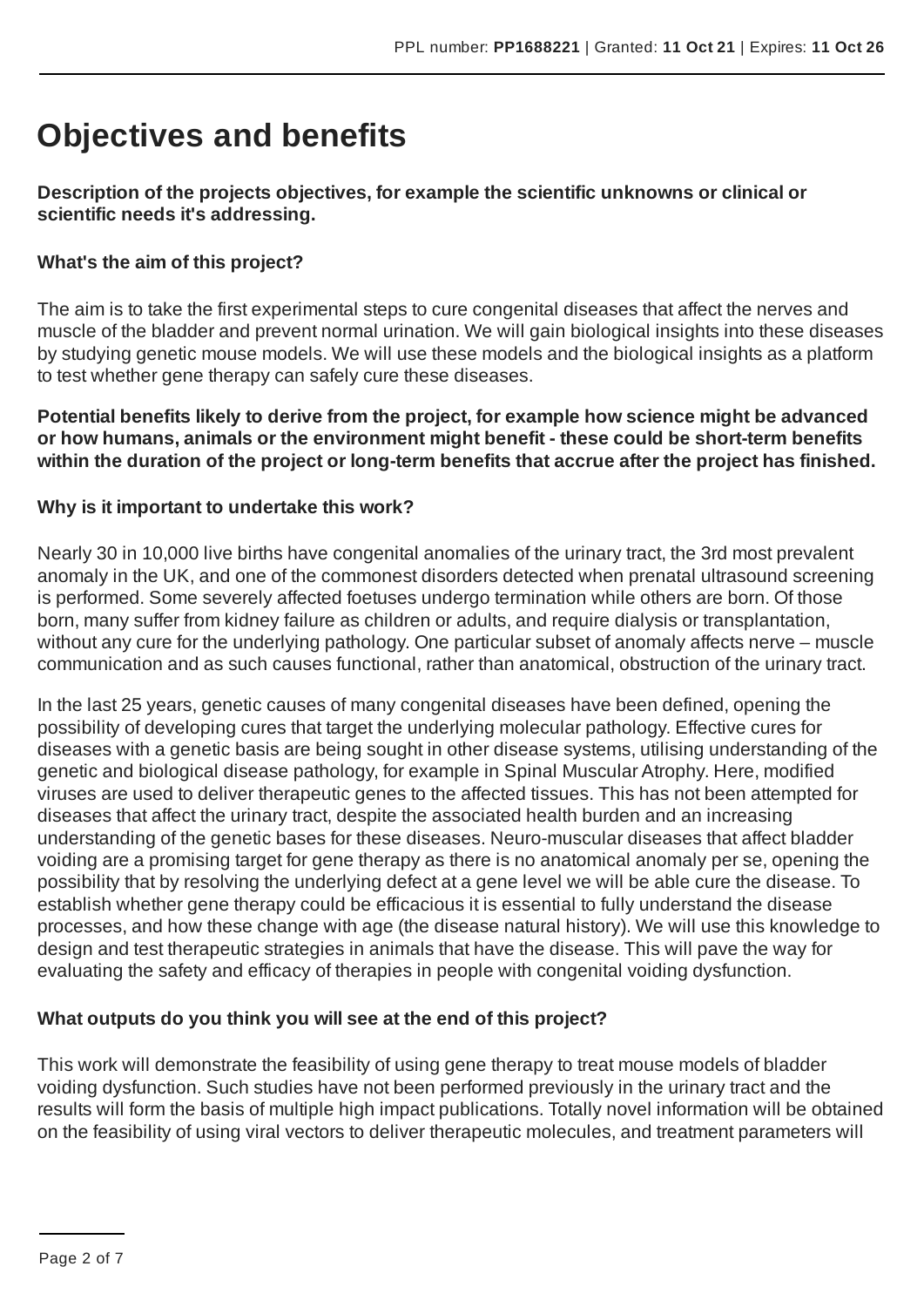be defined. Crucially, the efficacy of using viral vector-delivered gene therapy to prevent congenital bladder dysfunction will be determined. If the pre-clinical trials described in this licence are successful, they will pave the way for use in human clinical trials.

### **Who or what will benefit from these outputs, and how?**

There is no cure for congenital bladder dysfunction, and affected individuals are at a high risk of renal failure and death, with costly continual treatment. Therefore, there is an urgent need to develop new treatments. In the short term, these studies will set a precedent for how advanced therapies, such as using viruses to deliver gene therapy, can be used to treat animal models of voiding dysfunction. This will be of great interest to various parties, including urologists, researchers that study the urinary tract, and researchers who are involved in the application of advanced molecular therapeutics.

From a patient perspective, these studies are designed to lead to clinical trials and as such will be of potential direct benefit to affected individuals. Here, we can look to the precedent set in the treatment of spinal muscular atrophy, where successful preclinical trials of viral vector mediated gene therapy were run in genetic mouse models of the disease. This subsequently led to human trials and regulatory approval in USA and EU in under eight years, with treated children effectively cured.

From the perspective of policy makers and funding bodies, this work will demonstrate another disease system in which gene therapy can be efficacious. We are working closely with large program bids to attract funding for Rare Disease research, and this work will contribute to the relevance of 'personalised medicine' in treating rare and costly diseases.

# **How will you look to maximise the outputs of this work?**

Our results will be published in original research papers in high impact journals. We will report ineffective therapeutic strategies as well as the effective strategies, an essential step in the development of novel therapeutics. We will also discuss our work at international conferences, such as the International Continence Society, and we have collaborations with both gene therapy and urology experts.

# **Species and numbers of animals expected to be used**

• Mice: 4000

# **Predicted harms**

# **Typical procedures done to animals, for example injections or surgical procedures, including duration of the experiment and number of procedures.**

# **Explain why you are using these types of animals and your choice of life stages.**

Urinary voiding is a complex, multi system behaviour. Mice model many of the physiological aspects of human voiding, and there are genetic mouse models for diseases that affect bladder voiding, including

Page 3 of 7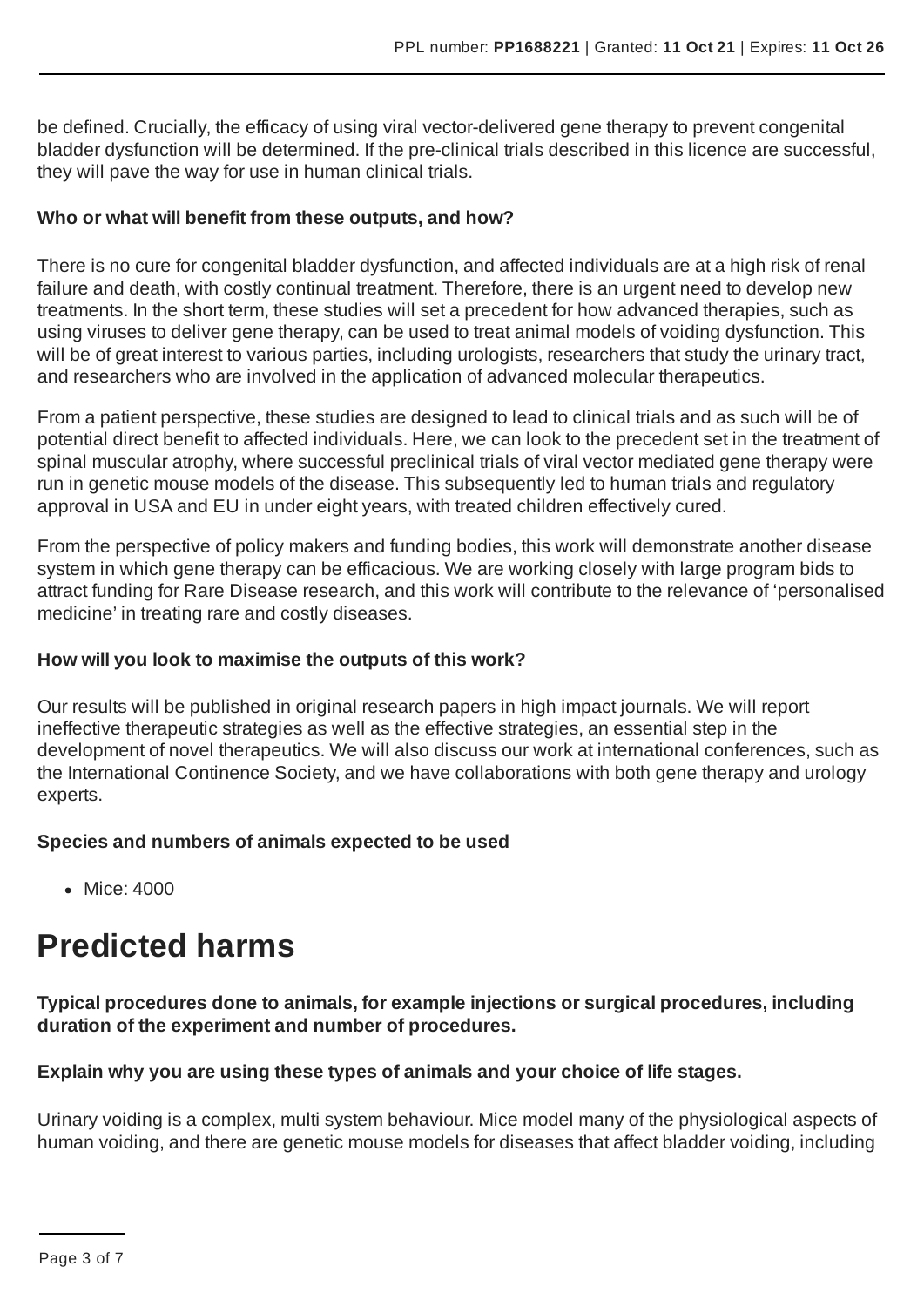a number with a neuro-muscular basis. It not possible to model the full range of physiological defects and therapeutic effects in non-mammalian systems. We will study embryonic and postnatal to adult mice, to identify the developmental origin and natural history of the diseases being studied. This will inform our therapeutic strategy by indicating a therapeutic window. In addition, we also require adult mice to maintain our genetic mouse colonies.

# **Typically, what will be done to an animal used in your project?**

Mice will be bred from parents that each have one copy of a mutant gene, resulting in  $\frac{1}{4}$  offspring with both copies of the mutant gene. These mice will have bladder voiding dysfunction. Within 48 hours of birth, the mouse will receive an injection of the virus containing the therapeutic gene, into the superficial temporal vein. The therapeutic administration causes no lasting harm to the mouse, but can involve anaesthesia. The mouse will be observed and analysed by non-invasive techniques, such as ultrasound or voiding behaviour evaluation for up to eight weeks. The mouse will be humanely killed or will undergo a physiological technique to measure bladder function, while under terminal anaesthesia, and then be humanely killed. Some mice that are not used to model a therapy will be studied for up to one year to understand the underlying disease mechanisms. While alive, they will be studied with the same non-invasive techniques and then humanely killed or analysed for bladder function while under terminal anaesthesia.

# **What are the expected impacts and/or adverse effects for the animals during your project?**

Mice will be bred from parents that each have one copy of a mutant gene, resulting in 1/4 offspring with both copies of the mutant gene. These pups will have bladder dysfunction and may develop mild urinary tract malformations, which is compatible with normal health. There is a small possibility of significant dysfunction developing, which would put mice at risk of developing kidney failure. While this condition is not painful it does cause ill health.Accordingly, mice will be monitored from birth and those showing persistent signs of ill health will be humanely killed, to ensure the project does not exceed moderate severity. Homozygous mutants in our established Hpse2 and Lrig2 mutant lines show slower weight gain compared to their littermate controls. We will monitor litters for signs of distress and weight gain, and cull any mice that show signs of distress or abnormal behaviour, or if weight gain is sufficiently slow that they approach 50 % weight of littermate controls.

Pups up to two days old will be treated by injection of therapeutic molecules into the superficial temporal vein in the head. This route of delivery does not cause any lasting harm to the mouse, but there is a risk of maternal rejection when the pup is returned to its mother, and there is risk associated with anaesthesia, if used. To minimise this risk we will allow the mouse to 'pinken' on a warmed pad before return.

The viral vectors we use have been extensively studied in animal models and have been approved by the EU and the US FDA for clinical use. They are non-pathogenic, are engineered to be replication and integration deficient, and the risk of an auto-immune response is exceedingly small in laboratory animals. The therapeutic molecules that will be delivered by the viral vectors are widely expressed in wildtype mice and each transgene will be individually assessed for risk in the relevant GMO form.

#### **Expected severity categories and the proportion of animals in each category, per species.**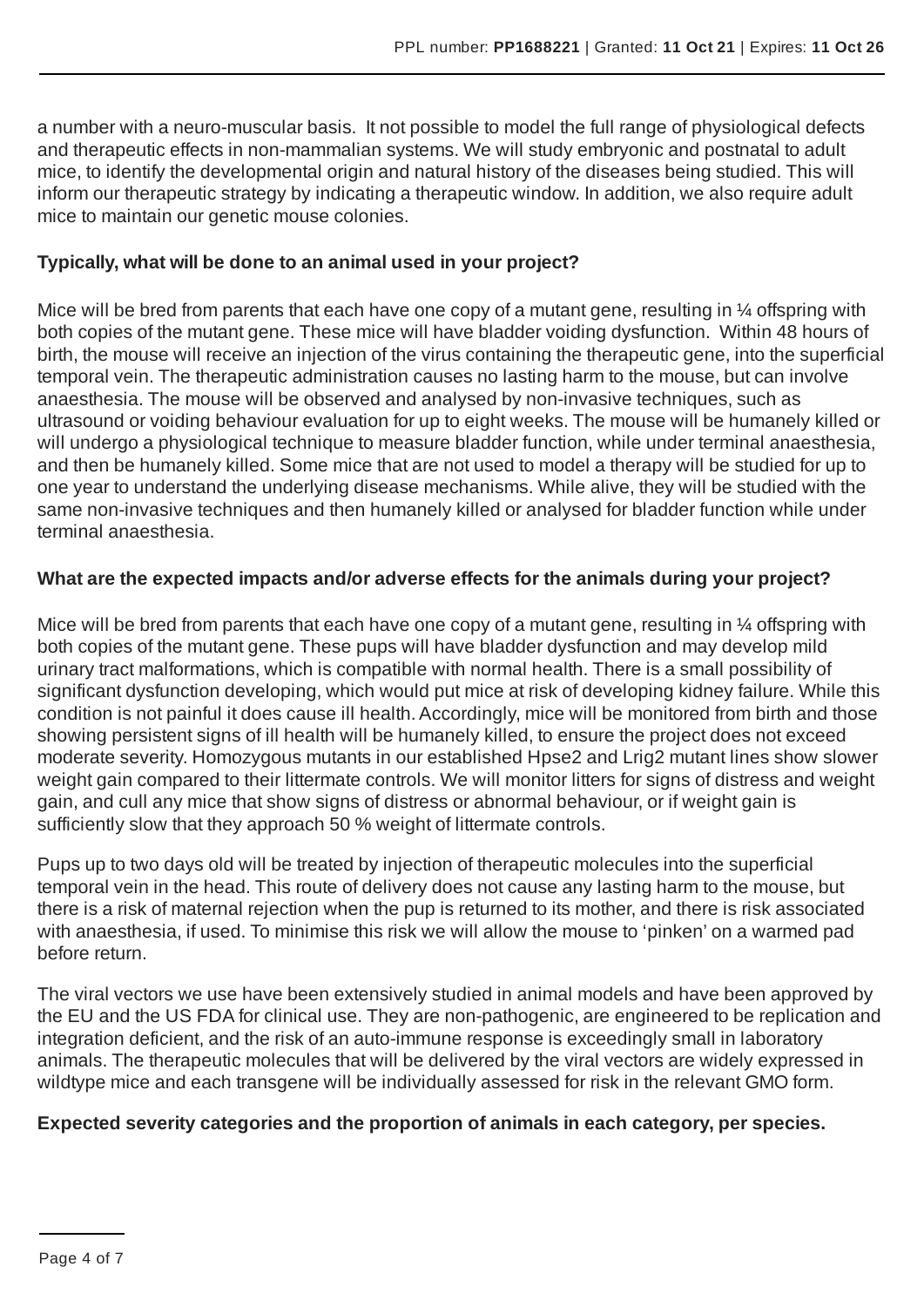# **What are the expected severities and the proportion of animals in each category (per animal type)?**

The heterozygous with wildtype breeding animals are all expected to have mild severity; offspring of heterozygous with heterozygous parents may experience moderate severity depending on their genotype. Treated mice will also experience a moderate severity. Overall, 2/3 of animals will experience a mild and 1/3 a moderate severity.

# **What will happen to animals at the end of this project?**

Killed

# **Replacement**

**State what non-animal alternatives are available in this field, which alternatives you have considered and why they cannot be used for this purpose.**

### **Why do you need to use animals to achieve the aim of your project?**

Voiding is a complex, multi system behaviour.Although there is considerable data on gene expression patterns in the organs of the urinary tract these are not sufficient to allow an understanding of the anatomical and physiological perturbations that are caused by mutations in these genes and it is not possible to model the full range of physiological defects and therapeutic effects in non-mammalian systems. Given the need for realistic preclinical models, there is currently no alternative to using live animals. Rodent urinary voiding models many of the physiological aspects of human voiding, and there are faithful genetic mouse models for many diseases.

#### **Which non-animal alternatives did you consider for use in this project?**

We have used cell lines, including nerve cells and muscle cells, to model specific aspects of the genetic diseases and test the therapies described in this project. For example, we test the ability of each viral vector to get into the cell and drive expression of the therapeutic gene before we use the vector in the animal model. Viruses are applied to cells in culture and the amount of gene being produced will be assessed quantitatively, and visualised to see if it is in the expected part of the cell.

#### **Why were they not suitable?**

Cell lines and other in vitro techniques do not model the complex interplay between multiple tissue types that is necessary to understand these genetic diseases. Delivery of therapeutics to cell lines gives some indication of the potential efficacy of the strategy but do not offer further insights into how these technologies will behave in the complex environment of a living animal. For example, it is also not possible to model an immune response in vitro or how other organs will be affected. It is essential to gain knowledge on all of these aspects of the disease and the therapeutics as the fundamental aim of the project is to bring these technologies into the clinic to treat patients.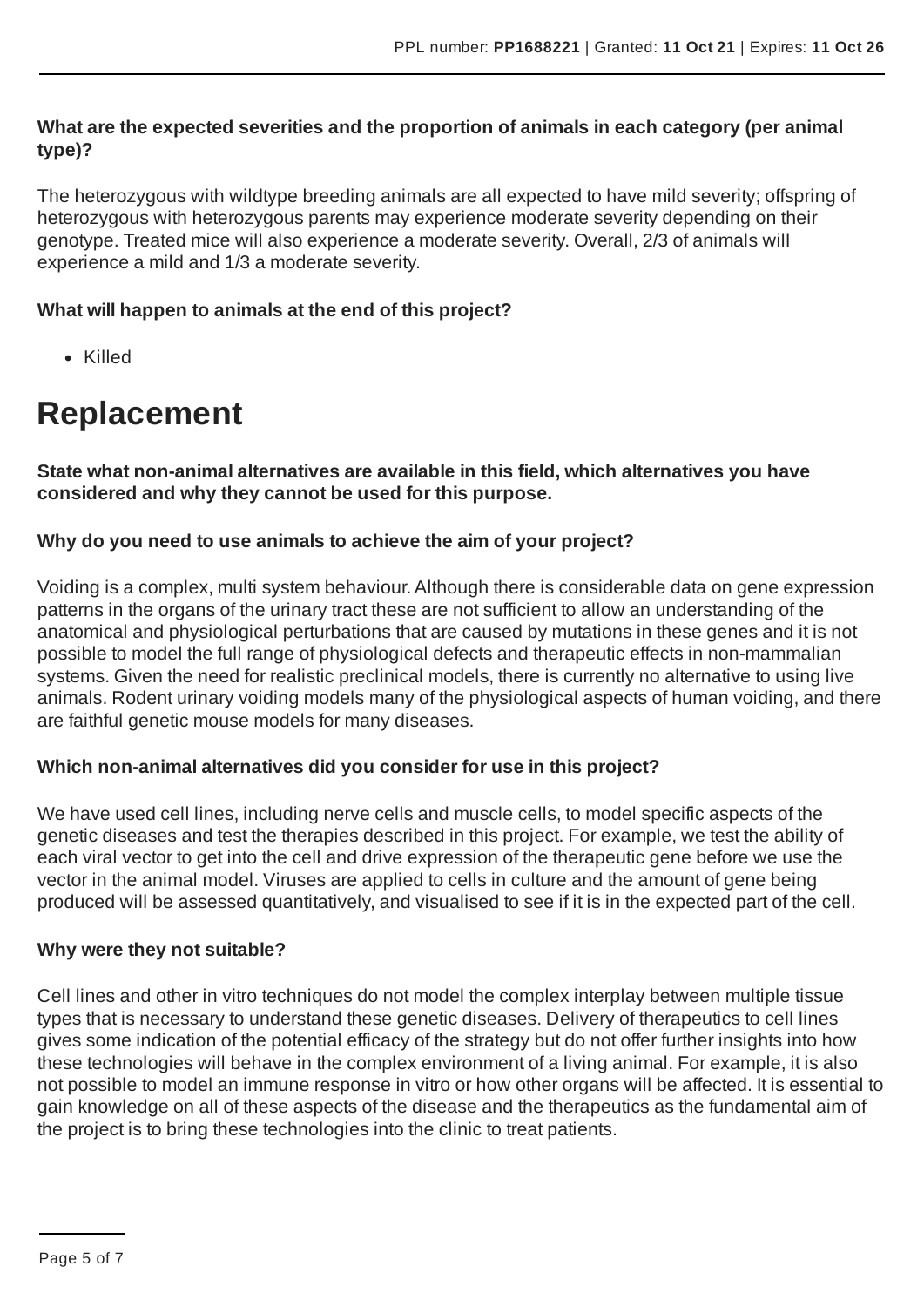# **Reduction**

**Explain how the numbers of animals for this project were determined. Describe steps that have been taken to reduce animal numbers, and principles used to design studies. Describe practices that are used throughout the project to minimise numbers consistent with scientific objectives, if any. These may include e.g. pilot studies, computer modelling, sharing of tissue and reuse.**

# **How have you estimated the numbers of animals you will use?**

Extensive experience with animal models in previous similar projects indicates that 2000 animals will be required for five years to maintain the multiple colonies used in this project, while a similar number will be required for the specific experimental protocols.

# **What steps did you take during the experimental design phase to reduce the number of animals being used in this project?**

We will use non-invasive techniques to obtain a large amount of data for each mouse. We will use scans to monitor the structure of the renal tract, which require anaesthesia but are minimally invasive and can be used recurrently on a single mouse to monitor disease. We will analyse voiding behaviour with the voiding stain on paper technique, which simply involves placing a mouse on blotting paper for some hours then imaging the urine stains, but gives a lot of information on the ability of the mouse to void.

# **What measures, apart from good experimental design, will you use to optimise the number of animals you plan to use in your project?**

Each experiment has been assessed by to determine the optimal number of mice. We have considerable previous experience and data from animal models to do this accurately. Our group also has great experience in efficiently running mouse colonies to ensure the minimal required numbers of mice are bred.

# **Refinement**

**Give examples of the specific measures (e.g., increased monitoring, post-operative care, pain management, training of animals) to be taken, in relation to the procedures, to minimise welfare costs (harms) to the animals. Describe the mechanisms in place to take up emerging refinement techniques during the lifetime of the project.**

**Which animal models and methods will you use during this project? Explain why these models and methods cause the least pain, suffering, distress, or lasting harm to the animals.**

The models we will use are faithful genetic models of human voiding disease, and as such will themselves have urinary voiding dysfunction. The primary defects do not cause significant distress to the animals and we will humanely kill any animal that displays signs of secondary disease, such as

Page 6 of 7